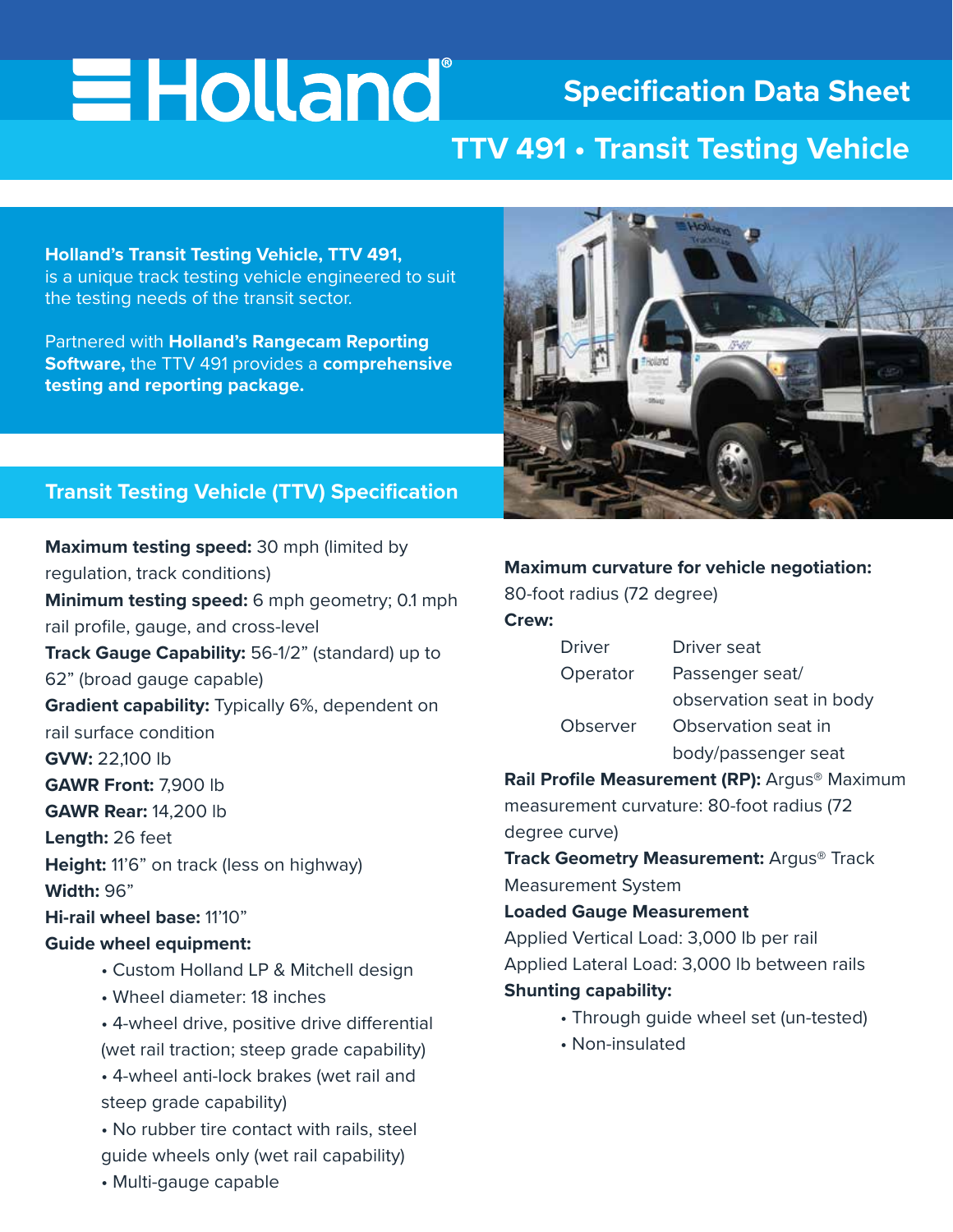# **Reports Generated from Track Testing**

- Exception locations tagged with DGPS data, ALDs, and/or MP + footage
- Printed reports available in real-time for geometry
- Printed reports available in real-time for exceptions
- Rail profile reports available in 3 days

# **Reporting Storage**

## **All reporting for rail profile and track geometry is stored in electronic form for comparison with successive run data over several years.**

- Wear rates and rail replacement planning is available through Rangecam software application.
- Comparison profile views over successive runs shows rail wear progression over time.
- Comparison strip charts graphically show wear change over time and geometry changes over time.
- Database query capability allows location of complex combinations of conditions using conditional query.
- Parameters available from track measurement can be displayed in metric or imperial units.
- Distance measurement units can be miles, kilometers or engineering station (chains) units.

# **Rangecam Software**

Rangecam software is capable of presenting the following measured or calculated parameters. Limitations may exist related to collected rail profile images, track testing speed, or other various impacts to data collection and imaging.

**1. Rail Type** (section is automatically calculated by software, but dependant on "seeing" full sectional view of rail)

- **2. Vertical Wear**
- **3. Gauge Face Wear**
- **4. Field Face Wear** (locates all transposed rail)
- **5. Gauge Face Angle** (user programmable measurement points; find wheel climb risk locations)
- **6. Rail Cant** (degrees)
- **7. Gauge Lip**
- **8. Field Lip**
- **9. Combined Wear**
- **10. Hi-Gauge Wear** (referenced to new rail profile instead of gauge point)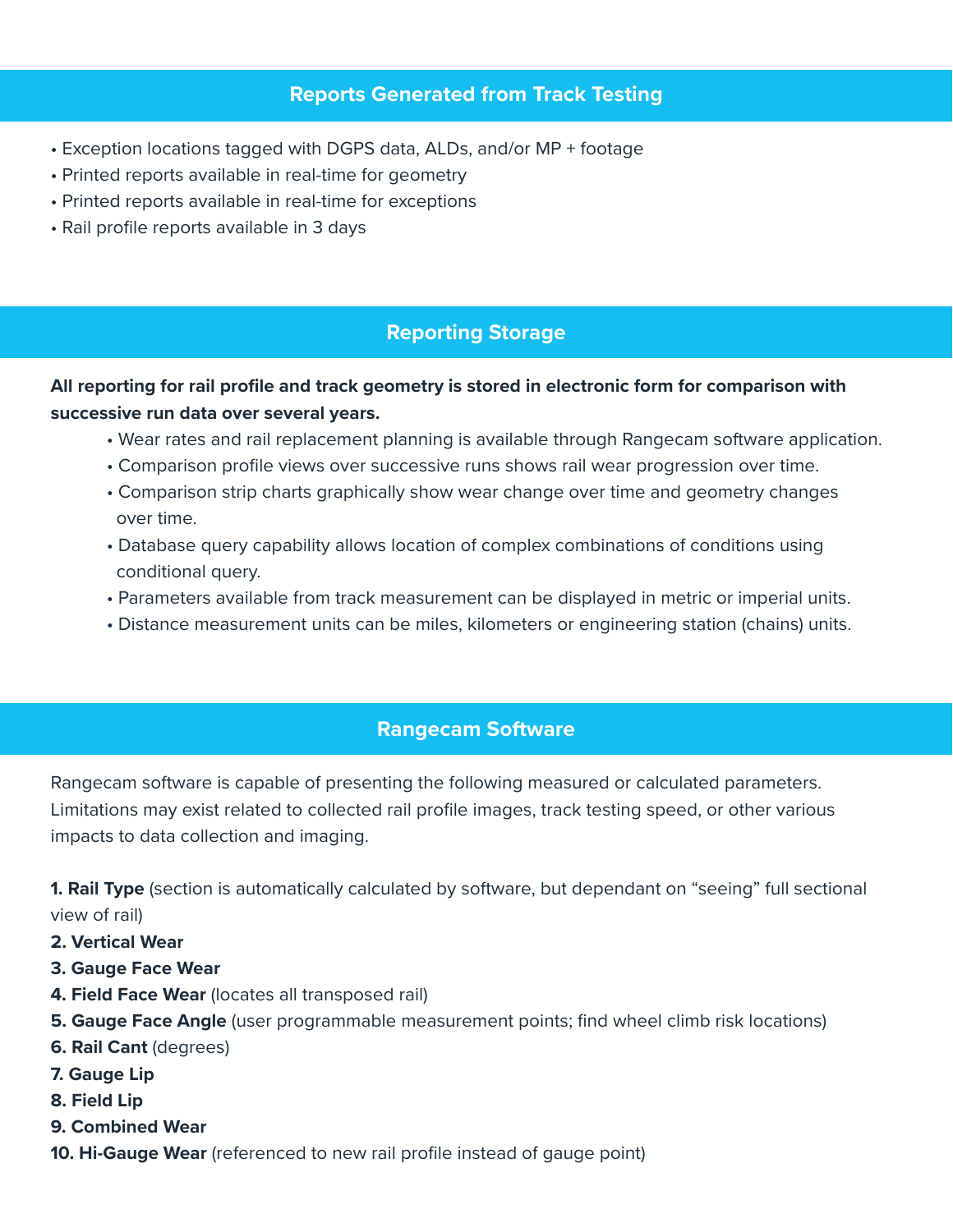#### **11. Rail Wear Classification**

- a. User defined number of classifications
- b. User defined wear classification names
- c. User defined wear limits for each rail type
- d. Parameters used for rail wear class calculation (any combination of one or more)
	- i. Vertical wear
	- ii. Gauge Face Wear
	- iii. Field Wear
	- iv. Combined Wear
	- v. Percent Head Loss
	- vi. Gauge Face Angle
	- vii. Or Complex macro capability with user defined formula
- **12. Geometry Defects**
- **13. Rail Defects** (current version of software imports this data)
- **14. Geometry Defect Index** (calculated)
- **15. Rail Defect Index** (calculated)
- **16. Unloaded Gauge** (not available from TTV)
- **17. Loaded Gauge**
- **18. Delta Gauge** (not available from TTV)
- **19. Curvature**
- **20. Cross level**
- **21. Testing Speed**
- **22. Surface**
- **23. Alignment 31**
- **24. Alignment 62**
- **25. Twist Variable**
- **26. Warp 31**
- **27. Warp 62**
- **28. Transport Canada Warp 31**
- **29. Transport Canada Gauge Change**
- **30. Max Velocity Freight**
- **31. Max Velocity Passenger**
- **32. Track Class Posted**
- **33. Track Class Safe**

**34. As APTA standards are established, the resulting parameters shall be added if not already addressed in the above measurement parameters.**